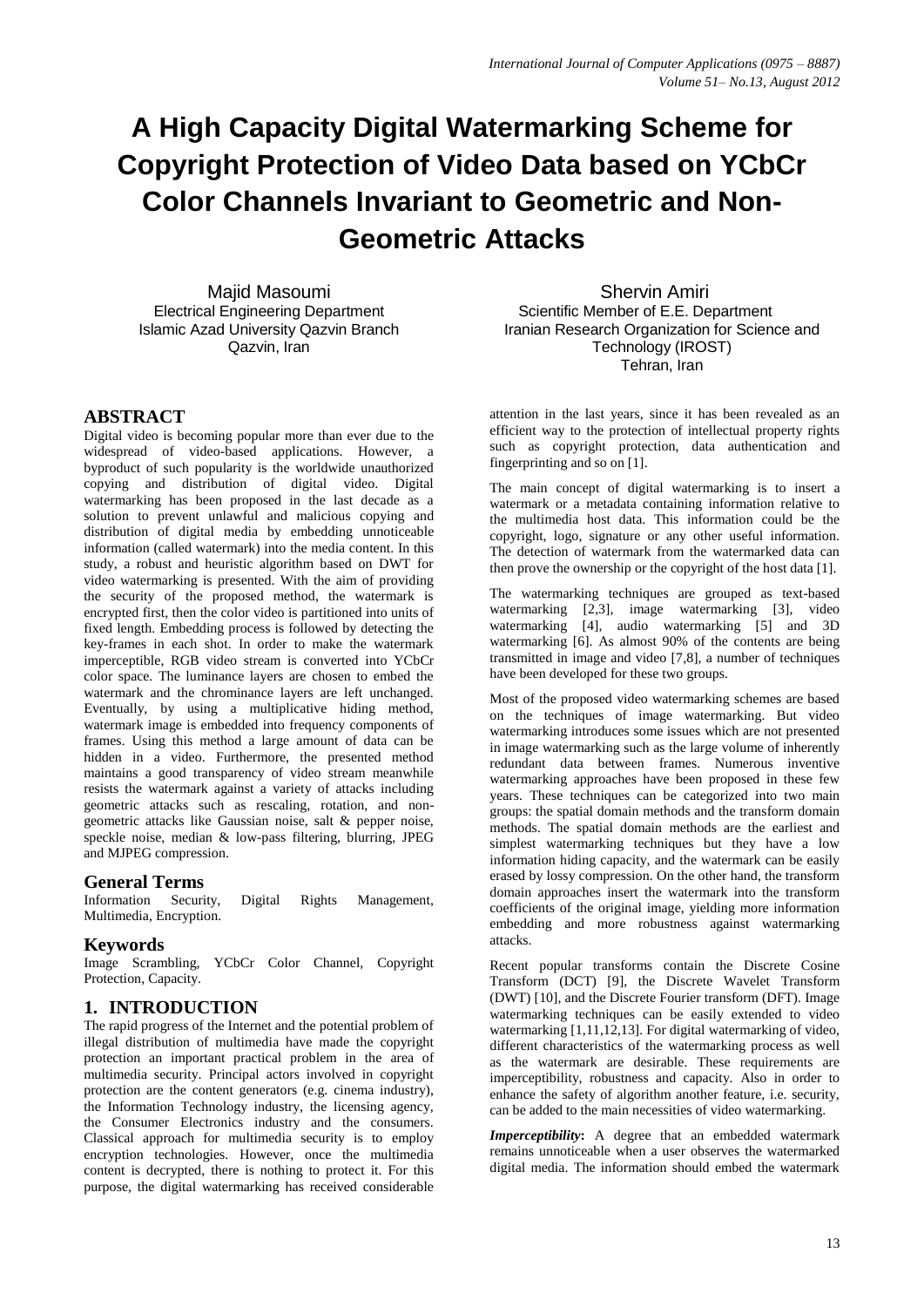in the regions of the video frame in which imperceptibility is least affected [14].

*Robustness***:** It should be impossible to manipulate the watermark by intentional or unintentional operations on the uncompressed or compressed video, at the same time, degrading the perceived quality of the digital video significantly thereby reducing its commercial value. Such operations are, for example, addition of noise, cropping, lossy compression, filtering, and collusion [15].

*Capacity***:** A watermarking system must allow for a useful amount of information to be inserted into a video. The amount of information that can be embedded in a watermarked video is called data payload. The data payload in video watermarking means the number of bits encoded with the video. The payload of the embedded watermark information must be sufficient to enable the envisioned application [16].

*Security***:** The ability of the watermark to resist attempts by a sophisticated attacker to remove it or destroy it via cryptanalysis, without modifying the video itself [17].

Several image/video watermarking schemes have been developed in the past few years, for watermark embedding in wavelet domain. A wavelet-based watermarking scheme was delivered in Ref. [18] which uses two trees for embedding each watermark bit. One of the two trees is quantized with respect to a quantization index, and both trees exhibit a large statistical difference between the quantized tree and the unquantized tree; the difference can later be used for watermark extraction. Also a wavelet tree based watermarking method using distance vector of binary cluster was suggested in Ref. [19]. In this method wavelet trees are classified into two clusters using the distance vector and insignificant wavelet coefficients of wavelet trees are used to embed the watermark. In Ref. [20] another watermarking method based on the DWT using maximum wavelet coefficient quantization was proposed. They used variable block sizes and embed a watermark bit using different sub-bands which are selected randomly from two sub-bands. On the other hand, in the domain of embedding the watermark into key-frames, a digital video watermarking scheme based on Principal Component Analysis (PCA) was proposed in [12]. This scheme extracts the key-frames of video, and then using PCA transform embeds the watermark in all three color channels of RGB video frame. In this method each key-frame is considered as a separate image. Also in [13] a novel approach for embedding the watermark in video key-frames was presented. This scheme extracts a certain number of keyframes (i.e. the first, the middle, and last key-frame) and then modifies blocks of these key-frames by exploiting the average color of the homogeneity regions of the cover image. However, the aforementioned methods have not enough robustness against geometric attacks. Also they contain a low capacity for embedding the watermark. Furthermore they did not guarantee the security of their proposed algorithms (e.g. applying encryption techniques for implemented algorithms).

Inspired by the aforementioned methods and using the multiresolution features of DWT, a novel watermarking technique for embedding the watermark into key-frame of video which is robust against both geometric and non-geometric attacks is proposed. The simulation results depict that the proposed scheme is robust against a variety of attacks including Gaussian noise, salt & pepper noise, speckle noise, median filtering, low-pass filtering, rotation, rescaling, motion blurring, JPEG and MJPEG compression.

The rest of paper is organized as follows: Section 2 expresses an integral definition about discrete wavelet transform. Section 3 explains the preprocessing of watermark before embedding. Section 4 presents the proposed watermarking algorithm. In section 5, the simulation results are illustrated. Finally, section 6 concludes the paper.

# **2. DISCRETE WAVELET TRANSFORM**

The wavelet transform is a valuable tool for multi-resolution analysis that has been broadly used in image/video processing applications. The wavelet transform has a number of benefits over other transforms as it presents a multi-resolution description, it allows superior modeling of the human visual system (HVS), the high resolution sub-bands allow easy detection of features such as edges or textured areas in transform domain.

The DWT (Discrete Wavelet Transform) separates an image into a lower resolution approximation image (LL) as well as horizontal (HL), vertical (LH) and diagonal (HH) detail components. For each successive level of decomposition, the LL sub-band of the previous level is utilized as the input.



**Fig 1: One level of DWT decomposition for Akiyo video sequence**

Performing one-level of decomposition over an image results in 4 sub-bands per component. HH contains the highest frequency bands present in the image tile, while LL contains the lowest frequency band [21]. Fig. 1 depicts an example of one-level DWT over one frame of the Akiyo video sequence.

# **2.1 DWT AND IMAGE MULTI-RESOLUTION ANALYSIS**

From human visual point of view, it is generally believed that the watermark information should be embedded into the component which has the greatest impact on human vision. As the important components in vision are usually the main components of images, they include most of the energies in the image signal. If the image is so disturbed by noise that a certain degree of distortion is produced, generally it will not lead to a greater visual impact. It indicates that the image retains its major components, and also shows that the main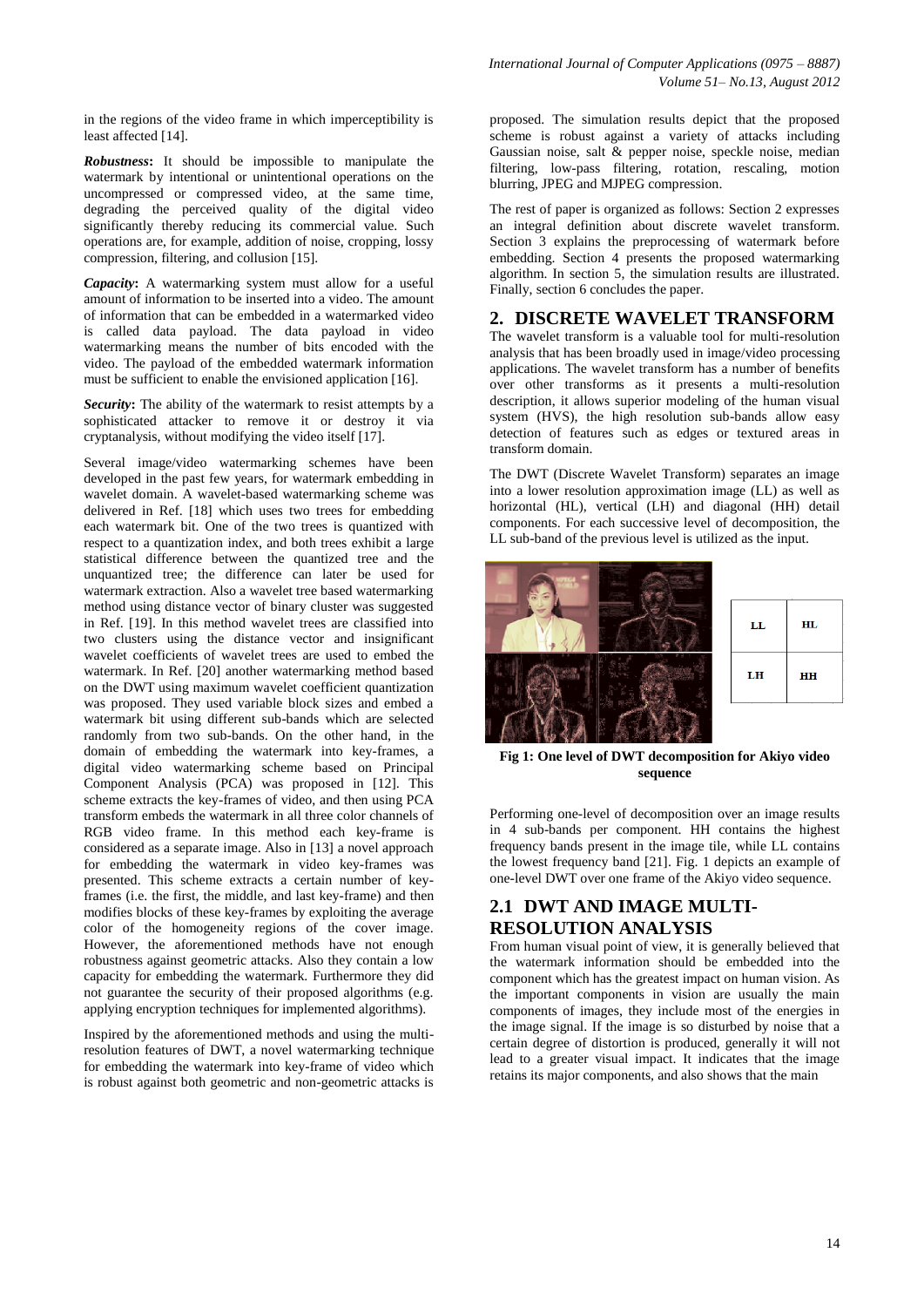

**Fig.2 Energy sub-bands of Akiyo video sequence which is depicted in Fig.1**

components of the image have a strong anti-interference ability. Therefore, by embedding the watermark in this part, a better robustness can be achieved [22].

In Ref. [23], the authors experimentally showed that embedding the watermark in the low and high frequency components of an image increases the robustness against attacks. Moreover, inserting the watermark in low-frequency components increases the robustness against attacks that have low frequency characteristics such as filtering and geometric distortions; furthermore, embedding the watermark in the middle and high frequency components is typically less robust against low-pass filtering and small geometric deformations of the image. According to Fig. 2 the main energy of image is concentrated in LL sub-band of wavelet, so it has the main effect on HVS and can be a good candidate for embedding the watermark, as inserting the watermark image in this part can guarantee the robustness of system against attack which has low frequency characteristics like filtering and geometric distortions.

## **3. WATERMARK PREPROCESSING**

Usually scrambling transform is used in the pretreatment stage of the watermark as a way of encryption. Generally, a meaningful watermark image becomes meaningless and disordered after scrambling. For improving the security and confidentiality, a scrambling approach [24] is used to encrypt

the binary watermark image. After scrambling, human eyes cannot distinguish the shape of the original watermark. Without the scrambling algorithm and the key(s), the attacker will not recover the watermark at all even if it has been extracted from the watermarked video. So shuffling the image gives a secondary security for the digital products. This method is defined as follows:

$$
\begin{bmatrix} x_{n+1} \\ y_{n+1} \end{bmatrix} = \begin{bmatrix} 1 & a \\ b & ab+1 \end{bmatrix} \begin{bmatrix} x_n \\ y_n \end{bmatrix} \text{mod}(N)
$$
 (1)

Where  $(x_n, y_n)$  is the pixels position in an *i* mage;

 $(x_{n+1}, y_{n+1})$  is the transformed position after cat map; *a* and *b* are the system parameters and must be the positive integers. The determinant value is 1, so cat map is a map which keeping area (no attractor). At the same time, the cat map is one-to-one mapping; each point in matrix can be transformed to another point uniquely. Cat map has two typical factors, which bring chaotic movement: tension (multiply matrix in order to enlarge *x, y*) and fold (taking mod in order to bring *x, y* in unit matrix). In fact, cat map is a chaotic map. Image position can be scrambled via the iteration of cat map. By considering  $(a=10,b=15)$ , consequently the encrypted image will be achieved. After a period of iteration the original watermark image will be attained.



**Fig.3 (a) Watermark image; (b) Encrypted image(iteration=30); (c) Encrypted image(iteration =75); (d) Encrypted image(iteration =142); (e) Recovered watermark image (iteration =192)**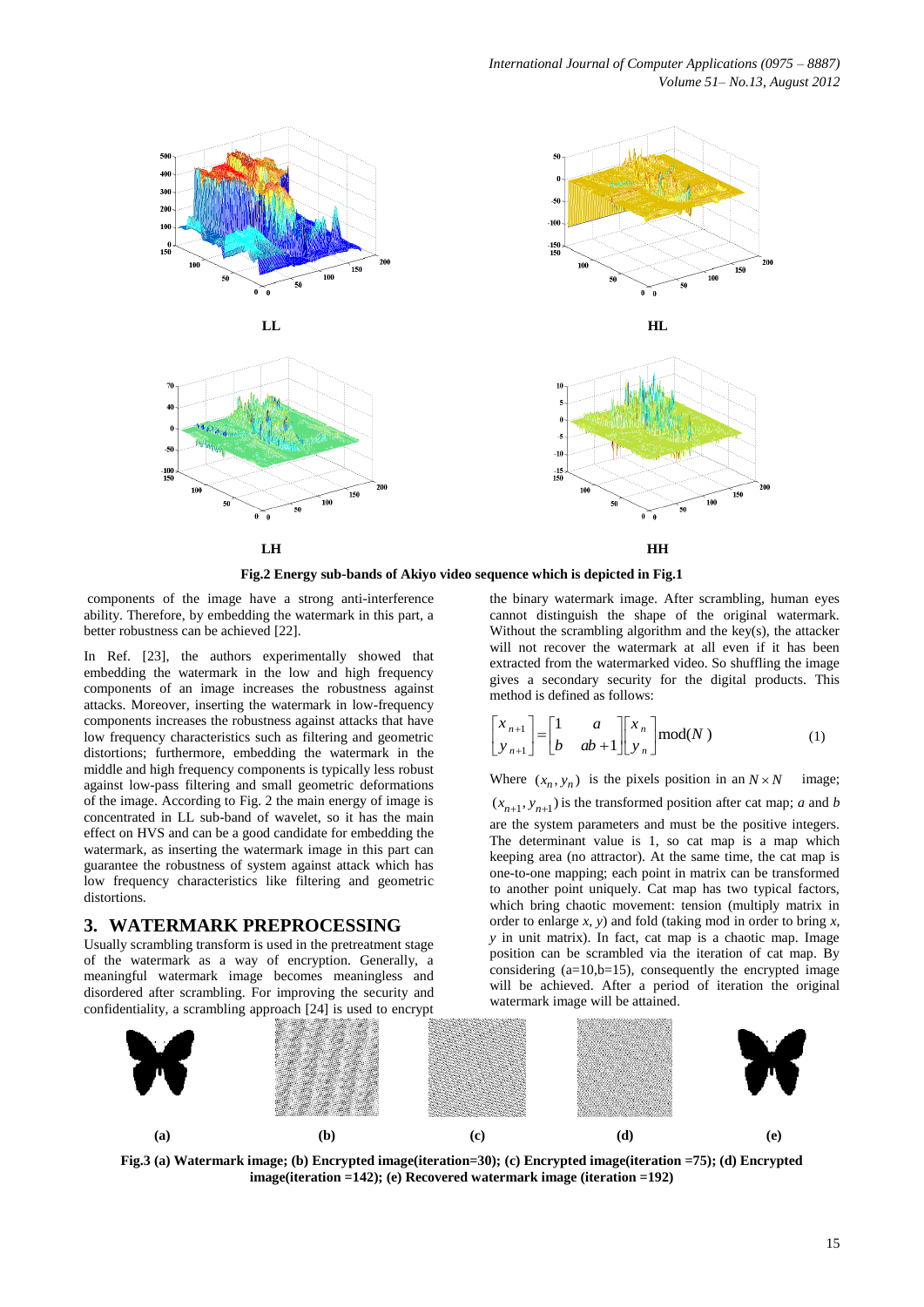So iteration times and system parameters  $(a,b)$  can be used as the encryption keys. By using these three keys the security of our scheme will be enhanced. This process is shown in Fig.3.

# **4. THE PROPOSED VIDEO WATERMARKING SCHEME**

## **4.1 Video Preprocessing**

It is not a reasonable video watermarking scheme of directly extension of image watermarking by taking each frame as an individual still image. Since this method has two disadvantages. First, the pirate can easily extract the watermark by statistical comparing or averaging of the successive video frames. Second, it is impossible to embed watermark into each frame in real time for a large amount of data and high computational complexity. On the other side, RGB color space is highly correlated and is not suitable for watermarking applications.

So at the first step, video is partitioned into units of fixed length and then RGB video is converted to YCbCr color component (Y represents the luminance component; Cb and Cr represent the chrominance components). In order to make the watermark imperceptible, the luminance layers of keyframes are used to embed the watermark and the chrominance layers are left unchanged. Equation 2 shows conversion from RGB color space to YCbCr and Equation 3 shows the

conversion of YCbCr color space to RGB [25].  
\n
$$
\begin{bmatrix} Y \\ Cb \\ Cr \end{bmatrix} = \begin{bmatrix} 16 \\ 128 \\ 128 \end{bmatrix} + \begin{bmatrix} 0.257 & 0.504 & 0.098 \\ -0.148 & -0.291 & 0.439 \\ 0.439 & -0.368 & -0.071 \end{bmatrix} \begin{bmatrix} R \\ G \\ B \end{bmatrix}
$$
\n(2)  
\n
$$
\begin{bmatrix} R \\ G \\ B \end{bmatrix} = \begin{bmatrix} 1.164 & 0.000 & 1.596 \\ 1.164 & -0.392 & -0.813 \\ 1.164 & 2.017 & 0.000 \end{bmatrix} \begin{bmatrix} (Y - 16) \\ (Cb - 128) \\ (Cr - 128) \end{bmatrix}
$$
 (3)

# **4.2 Watermark Embedding Procedure**

**Step 1**: Performing first level of Haar wavelet transform over key-frames which are M×N in size. Haar wavelet is the simplest compactly supported orthogonal wavelet function which has features like uncomplicated computation and easy to use and so on. Different levels of wavelet decomposition are applied in our method and we found that more than one level wavelet i.e. two, three,…, levels wavelet will decrease the robustness of watermark. Also, as the watermark is planned to be extracted from the low-frequency sub-band of wavelet, so by performing more levels of wavelet, the capacity of watermark will be decreased, this matter is

visually shown in Fig. 5. Furthermore performing more levels of wavelet reduces the quality of video with increasing in computational complexity; therefore it is appropriate to carry out only one level wavelet decomposition. So, key-frames are decomposed into four sub-images which any of them have the same size, namely LL, approximate wavelet coefficient; HL , horizontal detail coefficient; LH , vertical detail coefficient; HH , diagonal detail coefficient. These coefficients are depicted in Fig. 1.



**Fig4. Splitting video stream into frames and performing 2D-DWT on key-frames**

**Step 2:** the first level of Haar wavelet decomposition is performed on the watermark image, too. Therefore, four subimages, can be gotten, namely,  $LL_W$ ,  $HL_W$ ,  $LH_W$  and  $HH_W$ , respectively.

**Step 3:** Taking into account the transparency of the embedded watermark,  $LL_{W}$  is embedded into  $LL$ ; also, taking into account the robustness  $HL_W$ ,  $LH_W$ ,  $HH_W$  are embedded into detail coefficients of HL, LH, HH, respectively. Watermark embedding algorithm adopts multiplicative hiding method [26]:

$$
\begin{cases} C_a = (1 + \alpha_1.LL_W) .LL \\ C_h = (1 + \alpha_2.HL_W) .HL \\ C_v = (1 + \alpha_3.LH_W) .LH \\ C_d = (1 + \alpha_4.HH_W) .HH \end{cases}
$$

Where  $\alpha_1$ ,  $\alpha_2$ ,  $\alpha_3$ ,  $\alpha_4$  are the power factors which are used to control the features of the embedded watermark. If they get larger values, the watermark will have good robustness ability, but its transparency will be poor; if they get smaller values, the watermark will have poor robustness ability, and its transparency will be good.



**Fig. 5 The capacity of the proposed watermarking scheme for different levels of wavelet decomposition;**

**(a) one level (b) two levels (c) three levels.**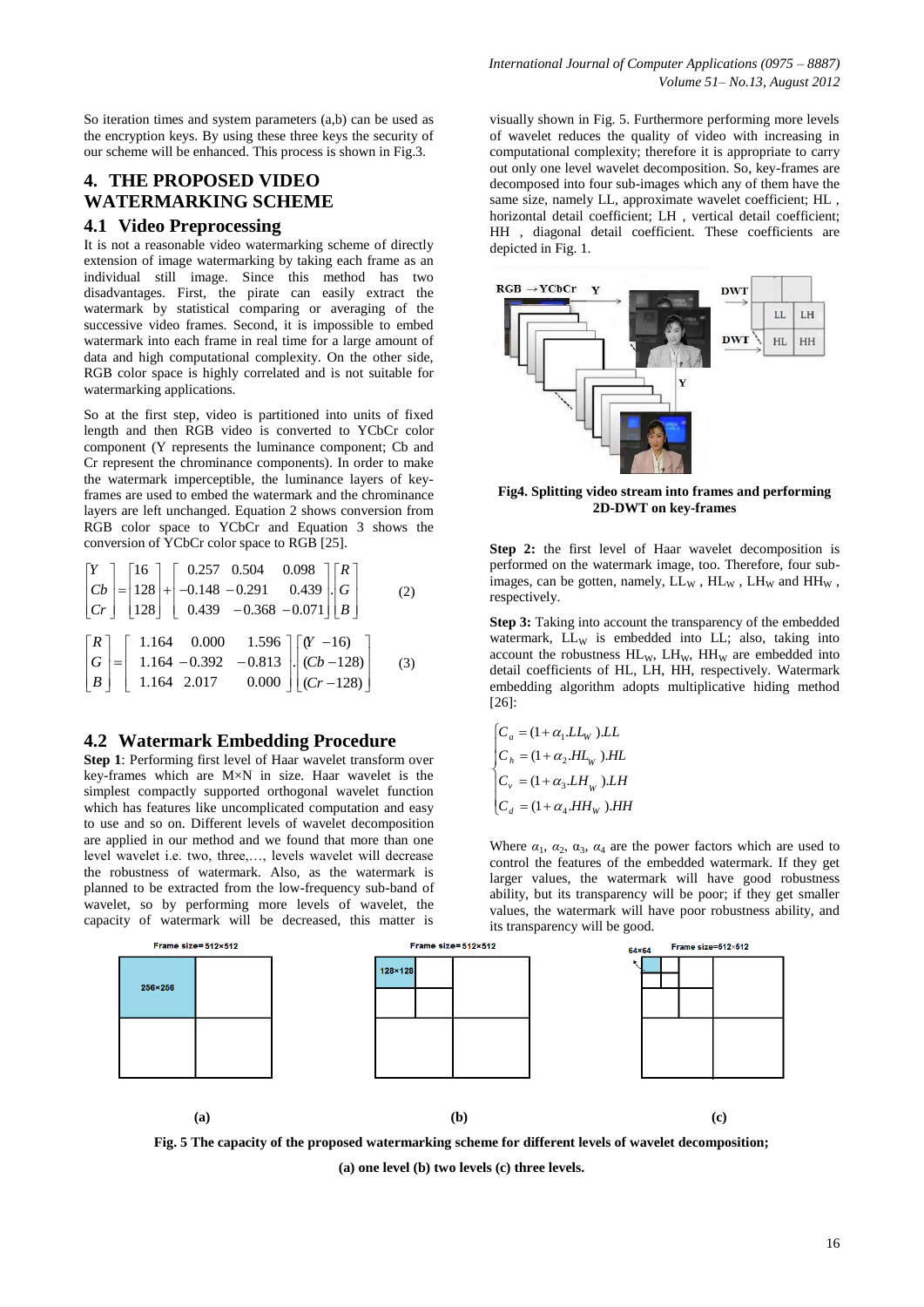

**Fig.6 Block diagram of the proposed watermarking scheme**

Obviously, robustness and transparency should be taken into account in the watermark embedding process. In addition, experiments show that the power factor values vary in different videos. Experimentally we found that the above power factors should be within the range of 0.01 and 0.09.

The new coefficients of  $C_a$ ,  $C_h$ ,  $C_v$ ,  $C_d$  are the decomposed sub-images of the watermarked frame. Among these subimages, the main influence on watermark is related to  $C_a$ , because it has the most energy respect to other sub-images.

**Step 4:** Applying IDWT on the earned new coefficients i.e.  $C_a$ ,  $C_h$ ,  $C_v$ ,  $C_d$  gives the watermarked frames. The process of embedding is shown in Fig. 6.

#### **4.3 Watermark Extraction Procedure**

The extraction process is non-blind, consequently the original video is needed. This section is followed like embedding process:

**Step 1**: Decomposing both watermark video stream and original video stream into shots and then detecting keyframes.

**Step 2**: Conducting first level of Haar wavelet transform on original key-frames and watermarked key-frames, respectively. Detail sub-images and two low-frequency approximation sub-images i.e.  $C_a$  and  $C_{aw}$  are achieved.

**Step 3**: By performing the inverse operation of the embedding process using the low-frequency approximation sub-images

i.e. *C<sup>a</sup>* (original low-frequency approximation) and *Caw* (watermarked low-frequency approximation) and finally by defining a threshold the watermark image can be clearly detected .It means:

If 
$$
Obtained watermark \leq Then watermark
$$
 is *detectable* End

#### **5. Simulation Results and Discussions**

The proposed watermarking scheme is performed on two different color video sequences (i.e. Akiyo and Bus sequences) which are shown in Fig. 7(a). Both of them are the same size of 256×256. These sequences are 30 fps and in a period of 10 seconds. Also a binary image (butterfly) with the same size of video sequences is considered as the watermark (Fig. 3(a)).

#### **5.1 Imperceptibility**

Generally, the accurate measurement of the invisibility as perceived by a human observer is a great challenge in image/video processing. The reason is that the amount and visibility of distortions introduced by the watermarking attacks strongly depend on the actual image/video content [27]. To measure the perceptual quality, we calculate the peak to signal-to-noise ratio (PSNR) that is used to estimate the quality of the watermarked frames in comparison with the original ones. The PSNR [28] is defined as follows:

$$
PSNR = 20\log_{10}\left(\frac{\max_{i}}{\sqrt{MSE}}\right) \tag{4}
$$

Where  $\max_i = \max \left\{ \hat{F}_{ij}, 1 \leq i, j \leq m \right\}$  and the MSE is the mean squared error between the cover frame  $F$  and the watermarked frame  $\hat{F}$ :

$$
MSE = \frac{1}{m^2} \sum_{i=1}^{m} \sum_{j=1}^{m} \left\| F_{ij} - \hat{F}_{ij} \right\|^2
$$
 (5)

Where *m* defines the number of frames. As mentioned before the value of  $\alpha$ <sub>i</sub> can vary in different video sequences. It should be noted that  $\alpha_2$ ,  $\alpha_3$  and  $\alpha_4$  have very insignificant influence on the transparency of video sequences meanwhile  $\alpha_1$  has the main effect on the transparency. So for implementing a good trade-off between the robustness and imperceptibility  $\alpha_1$  is considered as 0.01565 in our method. Also in order to detect the watermark after facing all attacks Th (threshold) is considered as 0.9.

A comparison between the original and watermarked video sequences shows that the watermark invisibility achieved by this method is very effective. Fig. 7 testifies the transparency of the watermarked videos.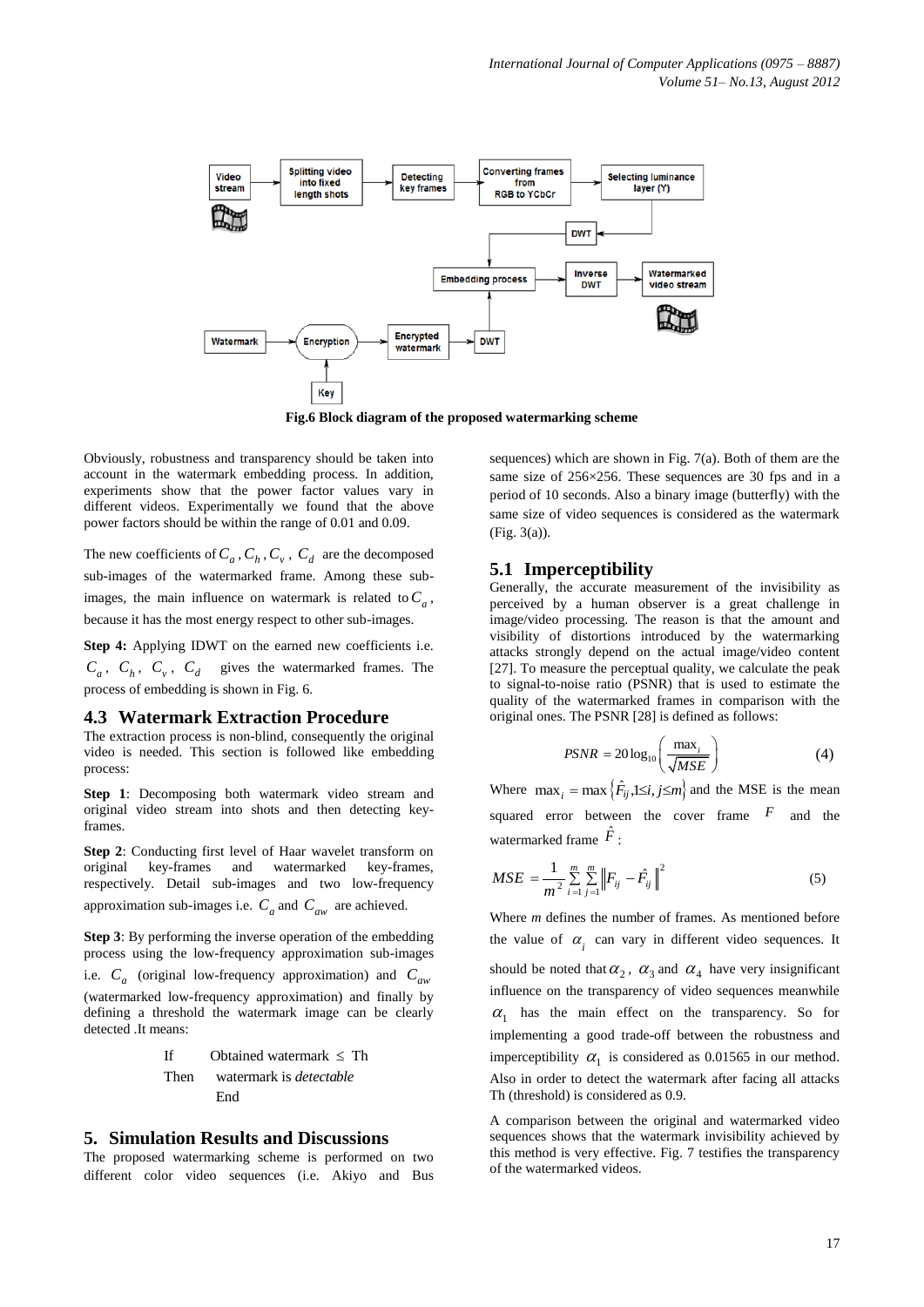

**Fig.7 The First row shows the original video sequences and the second row shows the watermarked video sequences.**

## **5.2 Robustness**

After extracting and refining the watermark, a similarity measurement between the extracted and reference watermark is used for objective judgment of the extraction fidelity which defined as:

$$
NC = \frac{\sum_{i} \sum_{j} W(i,j) \hat{W}(i,j)}{\sum_{i} \sum_{j} [W(i,j)]^2}
$$
 (6)

Which is the cross-correlation normalized by the reference watermark energy to give unity as the peak correlation [29]. In this experiment this measurement is used to evaluate the robustness of proposed scheme. Extracted watermarks are shown in Fig. 8.



**(b) from Bus sequence**

The extraction process shows that the size of obtained watermark is changed, because the watermark image is extracted from the low-frequency part of key-frames, so the size of extracted information is 1/2 of the original watermark size (i.e. 128×128). By comparing the capacity of the proposed watermarking algorithm with other literatures, it can be easily found that, our scheme provides a high payload for insertion of watermark. This significance is illustrated in section 5.4.

## **5.3 Assessment of robustness**

Several experiments have been carried out to evaluate the robustness of the proposed watermarking algorithm. For this purpose, different attacks are performed on the watermarked video. The embedded watermark is retrieved using the proposed algorithm and the NC value of the recovered watermark is recorded for different attacks. These selected attacks are Gaussian noise, salt and pepper noise, speckle noise, rotation, rescaling, median filtering, low-pass filtering, blurring, MJPEG compression and JPEG compression which

any of them have a particular effect on the watermarked video.

From the literature, we know that the wavelet transform is not rotational invariant. The potential point of the presented algorithm is its capability for extracting the watermark for acceptable values of rotation. Some of these attacks are explained as follows:

## *5.3.1 Filtering*

One of the most common manipulations in digital videos is filtering. The extracted watermark, after applying  $3\times3$  median filtering and low-pass filtering is achieved. By applying these filters, videos are significantly degraded and lots of data are lost but the extracted watermark image is still recognizable with high NC value.

#### *5.3.2 Addition of Noise*

Addition of noise is another method to estimate the robustness of the watermark. Generally, addition of noise is responsible for the degradation and distortion of the video. The watermark information is also degraded by noise addition and results in difficulty in watermark extraction. So, in order to test the robustness of the proposed system 0.01% Gaussian noise with zero mean, 4.5% salt & pepper noise, and 0.4% speckle noise are added to video stream, respectively.



**Median filtering Salt & pepper noise Fig.9 An example of filtering and noise attack over one frame of watermarked Akiyo video sequence**

#### *5.3.3 Rescaling and rotation*

To fit the video into the desired size, enlargement or reduction is generally performed and results in information loss of the video including embedded watermark. For this attack, first the size of the watermarked video is reduced to 128×128 and again brought to its original size 256×256. Also, from the literature, we know that the wavelet transform is not rotational invariant. The proposed method can extract the watermark for an acceptable rotation values. We extracted the watermark from 5° rotated watermarked image. The effect of rotation and motion blurring are shown in Fig. 10.

![](_page_5_Picture_22.jpeg)

**Rotation(5°) Motion blurring Fig.10 An example of rotation and motion blurring over one frame of watermarked Akiyo video sequence**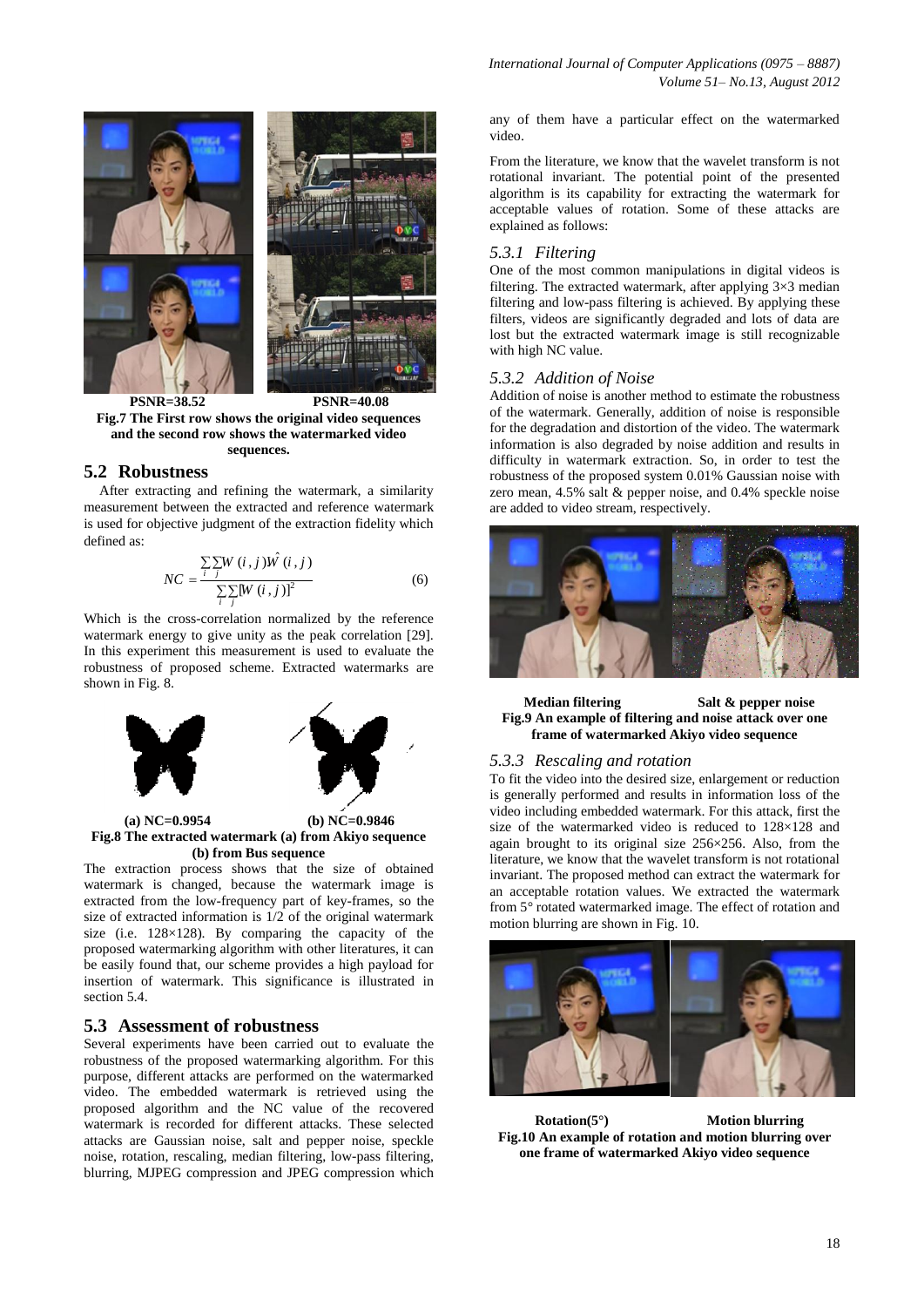## *5.3.4 JPEG & MJPEG compression*

A popular manipulation in digital image is image compression. To check the robustness of the proposed method against image compression, the watermarked frames are tested with JPEG compression attacks. The watermarked frames are compressed with a quality factor of 80% and then the watermark image is extracted. Also MJPEG is one of the common video compressors which reduce the volume of video significantly. But the extracted watermark is still clearly detectable. This compression is also done with a quality factor of 80%.

The considered attacks are executed on the watermarked video and their results are depicted in Table 1. This table shows the satisfactory robustness of the proposed method for different kinds of attacks.

**Table 1. Effect of various attacks on the proposed video watermarking algorithm based on NC**

| <b>Attacks</b>                              | Akiyo  | <b>Bus</b> |
|---------------------------------------------|--------|------------|
| No attack                                   | 0.9954 | 0.9846     |
| Motion blurring                             | 0.9290 | 0.7326     |
| Median filtering (windows size= $[3 3]$ )   | 0.9496 | 0.6768     |
| Low-pass filtering (windows size= $[3 3]$ ) | 0.9170 | 0.6983     |
| Salt & pepper noise (density= $2.5\%$ )     | 0.9157 | 0.9165     |
| Gaussian noise (mean=0, variance=0.01%)     | 0.8620 | 0.8266     |
| Speckle noise (variance=0.4%)               | 0.7225 | 0.7215     |
| JPEG compression (quality factor=80)        | 0.9318 | 0.8079     |
| MJPEG compression (quality factor=80)       | 0.8183 | 0.7119     |
| MJPEG compression (quality factor=100)      | 0.9151 | 0.8628     |
| Rotation $(5^{\circ})$                      | 0.8763 | 0.6691     |
| Rescaling $(50\%)$                          | 0.9118 | 0.6810     |

# **5.4 Comparison with other existent methods:**

In order to show the preference of the proposed scheme in comparison with existent algorithms, the robustness of the proposed scheme is compared with the results of other two recently delivered algorithms.

Method [19] is a wavelet tree based watermarking method which uses distance vector of binary cluster. In this method wavelet trees are classified into two clusters using the distance vector and insignificant wavelet coefficients of wavelet trees are used to embed the watermark. Also, in method [20], the maximum wavelet coefficient quantization is used for watermarking process. The authors used variable block sizes and embed a watermark bit using different sub-bands which are selected randomly from two sub-bands. However, the aforementioned methods have not enough robustness against geometric attacks. Also they contain a low capacity for embedding the watermark. Furthermore they did not guarantee the security of their proposed algorithms (e.g. applying encryption techniques for implemented algorithms).

By extending these image watermarking scheme [19,20] over key-frames of video, and considering the same size of  $512\times512$  for all methods of Table 2, there will be a fair comparison among the methods. The selected attacks for this purpose are median filtering, JPEG compression, rotation, and rescaling. As it can be observed from table 2, the presented method has better robustness compared to other two algorithms.

**Table.2 Comparison of the proposed algorithm with other two algorithms based on NC**

| $\sim$<br><b>Attacks</b>      | Ref. [19] | Ref.[20]  | Proposed |
|-------------------------------|-----------|-----------|----------|
| Median filtering $(3\times3)$ | 0.92      | 0.90      | 0.95     |
| Median filtering $(4\times4)$ | 0.75      | 0.76      | 0.81     |
| Median filtering $(7\times7)$ | <b>NA</b> | 0.53      | 0.83     |
| $JPEG(QF=90)$                 |           | 0.99      | 0.94     |
| Rotation $(0.25^{\circ})$     | 0.61      | 0.59      | 0.95     |
| Rotation $(0.75^{\circ})$     | 0.34      | <b>NA</b> | 0.90     |
| Rotation $(-0.25^{\circ})$    | 0.65      | 0.60      | 0.95     |
| Rescaling (50%)               | 0.86      | 0.88      | 0.91     |

As Table 2 depicts, the presented method has improved the robustness of watermarking for attacks such as filtering, rotation and rescaling in contrast with other two algorithms. Furthermore our method is resistant to another group of attacks like motion blurring, salt & pepper noise, speckle noise, low-pass filtering and MJPEG compression.

Concerning the preference of the proposed method because of including the security compared to other algorithms (because of using encryption in watermark preprocess), it has higher capacity for embedding the watermark. As Fig. 11 shows, in [19,20], the achievable embedding capacity were limited to 0.002 bpp (bits per pixel) i.e. 512 bits for a frame size of 512×512, whereas our approach delivers a higher embedding capacity of 0.25 bpp for a frame size of  $512\times512$ .

![](_page_6_Figure_14.jpeg)

**Fig.11 Comparison of watermark capacity among wavelet based methods**

Then, by applying DWT, watermark is embedded into the luminance layer of YCbCr video frames. The method is easy to implement and has low computational complexity, furthermore the experimentally determined robustness shows that the proposed method can be used without fear of being detected or changed. So the delivered algorithm provides a new approach for digital video watermarking research and practice.

# **6. REFERENCES**

- [1] S. Katzenbeisser, F. A.P. Petitcolas, "Information hiding techniques for steganography and digital watermarking", Artech House Books, 1999.
- [2] Y. Kim, K. Moon, I. Oh, "A text watermarking algorithm based on word classification and inter-word space statistics," In Proc. Seventh Int. Conf. on Doc. Anal. Recognit. , pp. 775 -779, 2003.
- [3] J. Xuehua, "Digital watermarking and its application in image copyright protection," In Proc ICICTA, PP. 114 – 117, 2010.